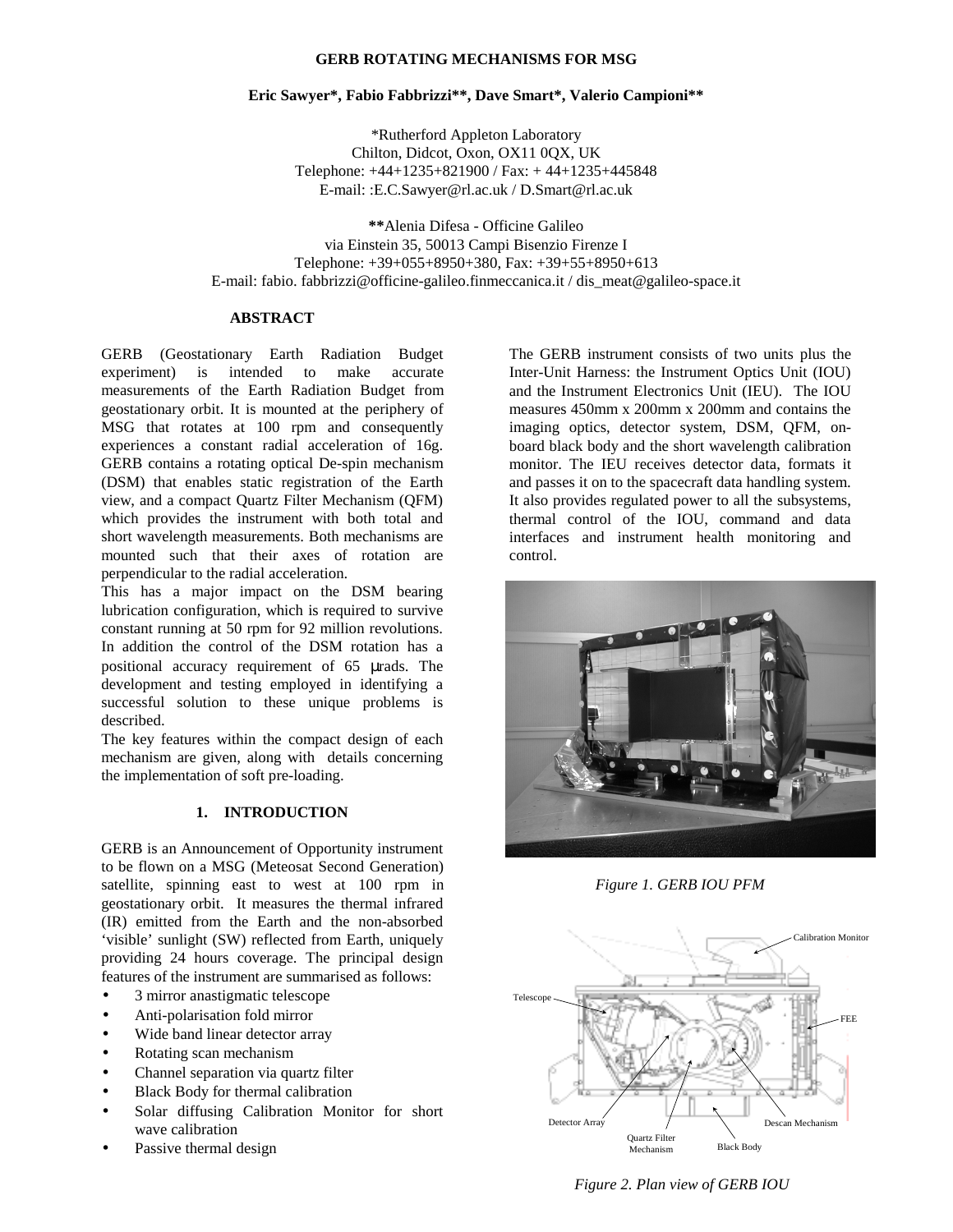The configuration of the IOU is shown in Fig. 1 and 2. The IOU views the Earth with a black wide-band detector array, providing measurements of the Earth's output radiation in a total band 0.32µm - 30µm, and a short wave band  $0.32\mu$ m - 4.0 $\mu$ m. A long wave band, 4.0µm - 30µm, is obtained by subtraction. A quartz filter placed in and out of the beam at the front of the telescope provides the switching between bands. In order for the detectors to obtain sufficient signal to meet the signal-to-noise requirement during each 15 minute MSG product, and to accommodate GERB on the spinning MSG platform, GERB provides a de-spin mirror to increase the length of available exposure per spin.

From MSG the face of the Earth is viewed by a 1 x 256 pixel detector array via the despin mirror, the 3 - mirror anastigmatic telescope and an anti-polarisation fold mirror. The telescope is designed to enable the detector array to view the full 18° north-south field of view of the Earth. Full coverage of the Earth is achieved by adjusting the phase of the DSM so that each image consists of a series of consecutive strips in the northsouth direction.

The same telescope and detector are used to make measurements in the two spectral bands. The required longwave measurement is obtained by subtraction during ground processing. This dual use of telescope and detector implies physical co-registration between bands but individual measurements cannot be made temporally coincident. Two complete spectral images of Earth are produced every 300 seconds. This data is averaged together to produce a 15 minute image during ground processing.

The telescope views the Earth or calibration sources from the DSM which scans past the aperture of the optics unit, in the direction counter to the spacecraft spin and at half the spacecraft rate. This motion effectively produces a shuttered frozen Earth view for a fraction of the satellite rotation period 600msec. The detector collects data when viewing the Earth, Calibration Monitor and Black Body, in sequence, each revolution of the spacecraft. The data capture period for each source is 40 msec.

Direct sunlight will damage the detector and so protection mechanisms are incorporated into the GERB design.

#### **2. QFM DESIGN IMPLEMENTATION**

The Quartz Filter Mechanism is a compact, insertion mechanism which performs the switch between total and short wavelength measurement This is implemented by rotating a filter holding turn-table through the optical path between the de-spinning mirror and the telescope.

Late in the design phase, when the available envelope volume had been defined, the filter mechanism was also required to perform a shutter function.

Because of the limited available volume, a novel twopiece shutter solution was implemented.

In this configuration the filter mechanism can operate three stations: filtering, shut, open (see Fig. 3). By rotating in only one direction the drive is greatly simplified.



*Figure 3. Filter Turn-Table Stations*

The shutter function is required in-orbit, to avoid the detector viewing direct sun radiation which would cause catastrophic failure of some pixels.

Sun illumination can occur during early orbit phases, when GERB is unpowered and not synchronised to the MSG spin, and near eclipse conditions. The holding of the shut position is achieved by a motor detent torque greater than 40 mNm and by an additional 20 mNm holding magnet torque.

Discussions concerning the stepper motor detent torque were held, with the motor manufacturer Etel, early in the mechanism design. No guarantees could be made however of achieving the minimum holding torque requirement so a secondary system was required. Extremely tight packaging requirements on the QFM, and other surrounding sub-systems, denied the opportunity of locating a separate launch lock mechanism. Accurate design and evaluation of the magnet holding torque has been experimentally performed on a dedicated magnet rig. The Samarium Cobalt magnet solution selected for the final design combines simplicity with a small volume due to the high-energy product of the magnet material. Development of this system was necessary to ensure the correct magnet geometry, position and air gap was chosen to counteract the maximum torque that would be generated by launch loads on the balanced rotor. Tests showed that the final design achieved a torque safety margin of ten.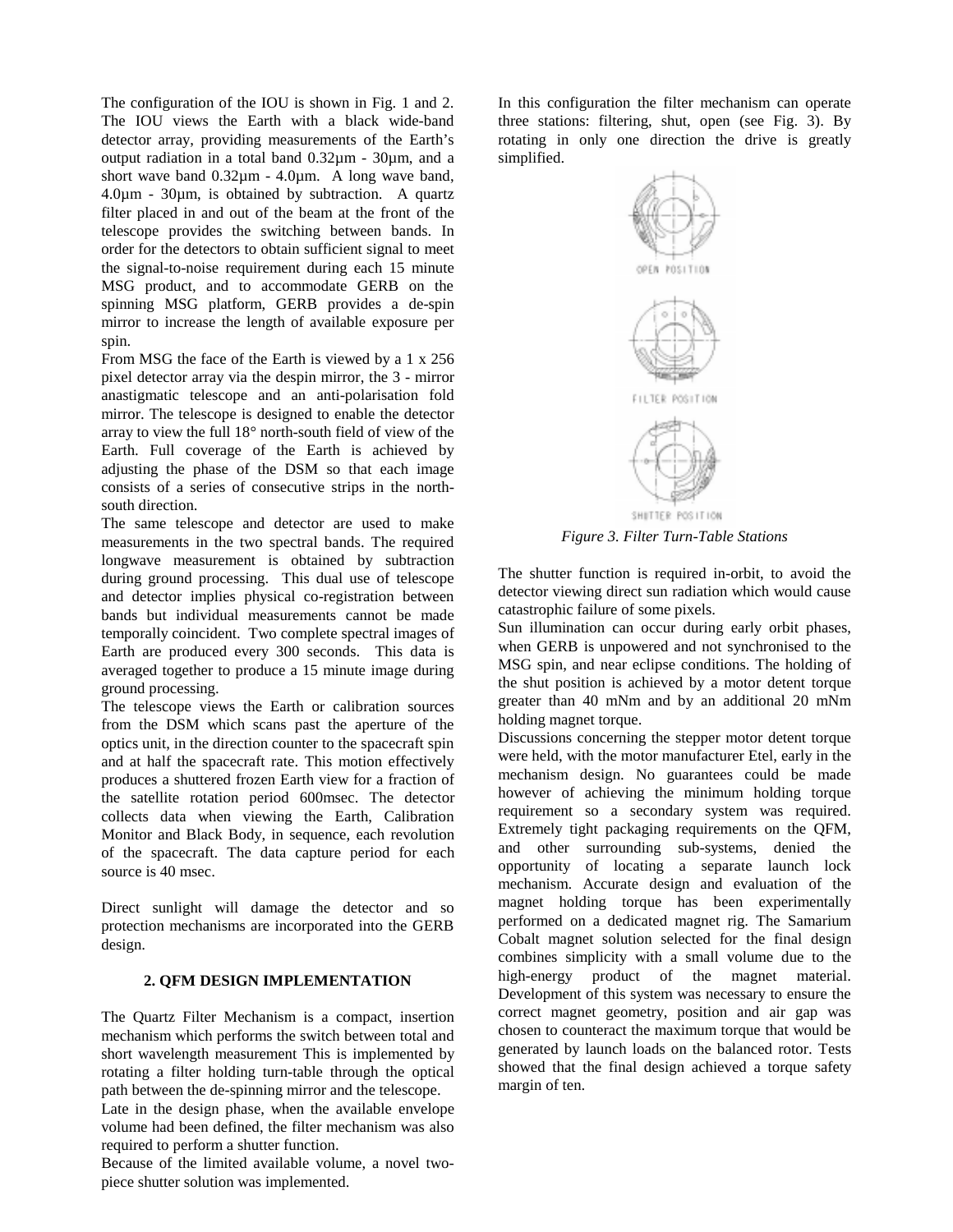Key to minimising the holding torque is accurate balancing of the rotating components. This is achieved through design analysis and by fine adjustment, to less than 0.1 gmcm, during dynamic balancing.

The rotating equipment consists of a titanium alloy shaft (see Fig. 4) to whose end the filter turn-table, with balancing flange, is mounted.



*Figure 4. QFM Rotating Equipment*

The filter is a 1.5 mm thick Suprasil synthetic quartz slab, softly bonded by urethane adhesive into an aluminium frame. It is also very lightly clamped at either end to provide additional positional security. In spite of this retention method a 0.2 fringe error in transmission is achieved.

On the other end of the shaft the stepper motor rotor and a second balancing flange are mounted.

In order to assure the required motor performance, the manufacturer requires a coaxiality of 0.010 mm between rotor shaft and stator housing (and hence very tight tolerances in the chain between the rotor shaft and the stator housing).

The rotating equipment is supported by a pair of 24 mm outer diameter angular contact ball bearings, dry lubricated by ion plated lead on the races, with minimum mass leaded bronze cages. The bearings are back to back mounted with a 50 N compliant preload applied by a helical spring which is constrained by the outer race of the lower bearing. Even under the continuous centrifugal 16g environment, no accelerated life test or special cage to reduce wear debris were deemed necessary, due to the low required duty cycle (less than 1 million single direction intermittent revolutions).

To match thermal expansion between bearings and their seats on the housing and to reduce mass, a bimetallic solution was selected for the housing. A slim hardened stainless steel cylinder, in which the bearings are fitted,

is structurally bonded to an aluminium cylindrical body, housing the motor stator.

The bearing seat near the filter holder is sputtered with  $MoS<sub>2</sub>$  to ease possible motion of the sliding bearing during life under the elastic preload.

The view of the QFM flight model is shown in Fig. 5. The mechanism is mounted on the outside face of the instrument top plate and projects throught the plate into the instrument allowing compact integration in the limited available space.



*Figure 5. Quartz Filter Mechanism*

The rotating equipment is driven by a 200 step motor in open loop control. The position is monitored by three Hall effect sensors (HES) activated by a single magnet. During operation it is key that each turntable position is acquired accurately. Samarium Cobalt magnets on the rotating shaft pass HES attached to a PCB that is mounted on the housing. Development of this system was conducted using a simple rig that allowed the angular sensitivity to be measured. The particular latching HES used is activated by the presence of a south pole, but benefits from the containment of the magnetic field through adjacent mounting of north poles on either side. The radius of the HES from the axis of rotation, and the air gap between the HES and magnets were varied. Results indicated using the short radius arm that small movements in HES radial position had no effect on angular sensitivity. To balance the ease of assembly with switching performance the optimum air gap was found to be 0.5mm.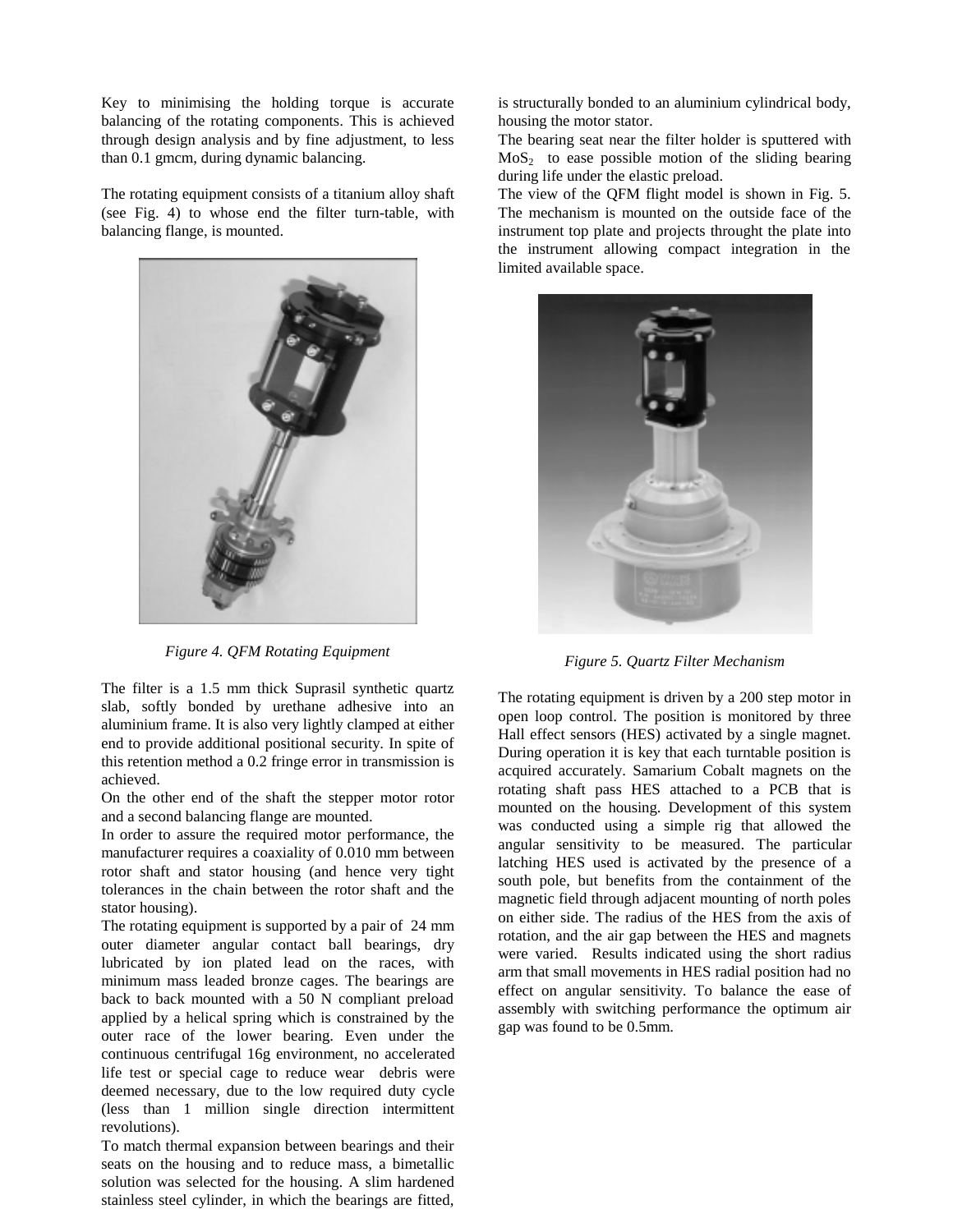#### **3. DSM DESIGN IMPLEMENTATION**

The De-Spin Mechanism, DSM, shown in Fig. 6, is a plane double sided mirror mechanism counter-spinning at 50 rpm in the opposite sense of the 100 rpm spinning spacecraft. The mechanism is driven by a synchronous, two-phase, high output motor with positional feedback provided by an Inductosyn rotary transducer. During its scan, the DSM reflects the incoming light beam into the instrument telescope and, hence, generates one 40 msec stationary image of the Earth for each revolution of the spacecraft.



*Figure 6. De-Spin Mechanism*

The mirror must also rotate to allow a calibration sequence to be performed by viewing a black body and a Calibration Monitor at defined intervals within the scan cycle.

The planned life for DSM is in excess of 3.5 years continuously rotating at 50 rpm (i.e. 115 million revolutions, taking into account design safety margins) under a constant radial acceleration of 16 g.

Fig. 7 illustrates the rotating components in the DSM. The mirror is an 18mm thick, 56 mm high, 76 mm wide, aluminium alloy part, which contributes to positioning the CoG of the rotating equipment equally between the supports of the shaft. The flatness is 0.1 fringes and microroughness better than  $2 \text{ nm}_{RMS}$ . The mirror faces are finished with an enhanced reflective silver-based coating.

Below the mirror a wide titanium flange acts as a labyrinth cover against wear debris, a balancing flange and also a moving axial stop.

On the opposite end are shown the motor rotor, the lower balancing flange, and the rotary transducer rotor.



*Figure 7. DSM Rotating Components*

Between the ends of the shaft a pair of angular contact bearings with 47 mm outer diam and high conformity races (1.08) are mounted and softly preloaded.

The bearings are commercial items whose ball complement has been reduced from 13 to 9. The purpose designed hybid cage is made of VESPEL SP3 with inserts of leaded bronze, required to resupply the ion plated lead lubricant on the races.

To match the bearing seats the aluminium alloy housing is lined with hardened stainless steel to avoid CTE mismatching.

From the start of the mechanism design, life under a constant radial acceleration of 16 g was understood to be the most demanding and most critical requirement for the mechanism and, in particular, for its ball bearings. No proven solution existed for such an operating environment.

Due to the proximity of optical surfaces dry bearing lubrication was the preferred option. Not only the life of the dry-lubricant film (the selected ion plated lead, as used for many years in European space applications and in 1 g conditions, has performed  $> 10<sup>9</sup>$  revs in ground vacuum tests), but the wear of bearing cages and location of wear products was identified as a major challenge and concern.

Due to the unusual friction and wear issues the necessity to test in vacuum on a purpose built centrifuge (Fig. 8) to simulate the spacecraft environment was deemed mandatory.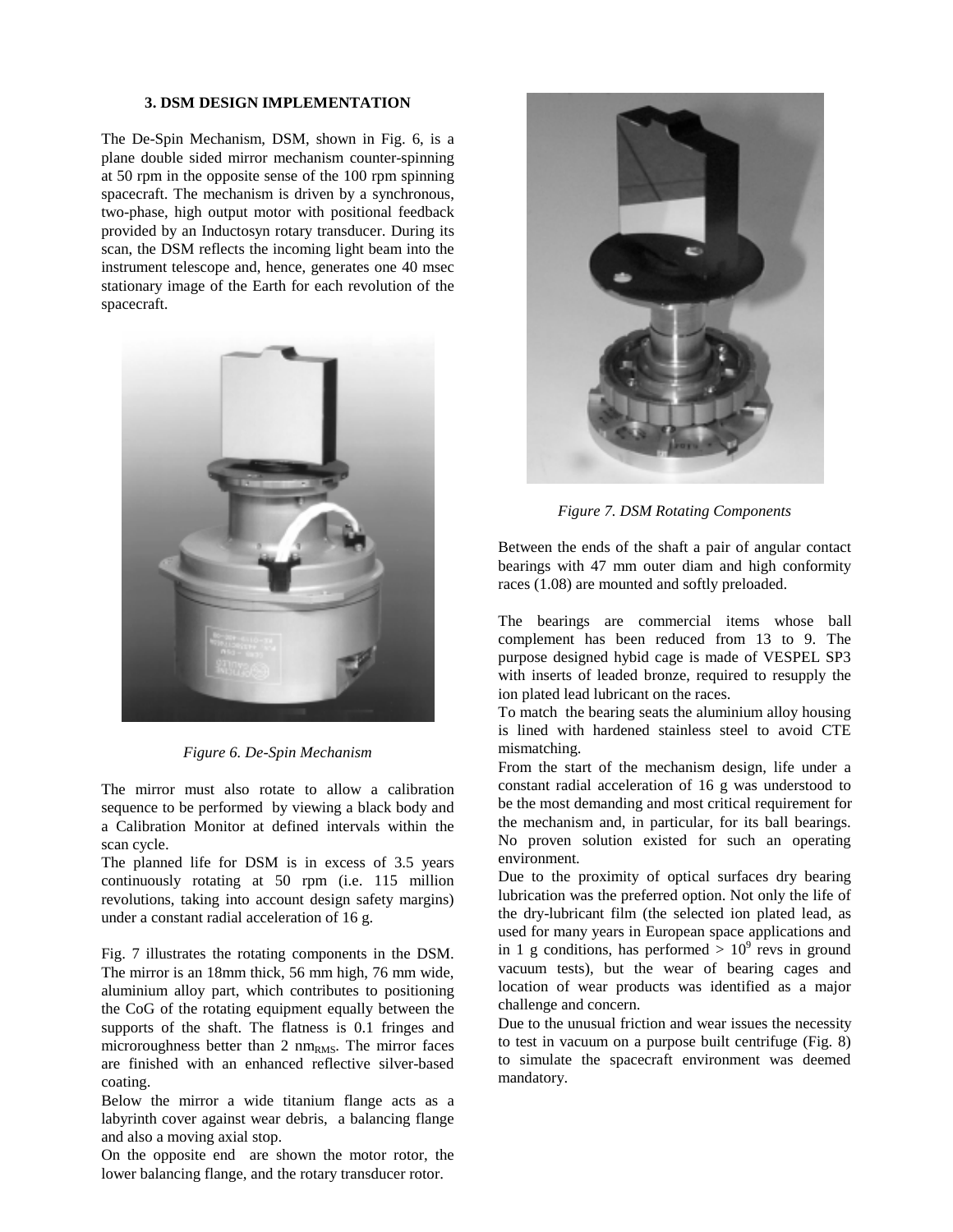

*Figure 8. Lifetest Centrifuge at ESTL*

From results of vacuum centrifuge accelerated lifetests, performed in the facilities of European Space Tribology Laboratory, a hybrid cage bearing option, shown in Fig. 9, with ion plated lead lubricant, was selected. This configuration out-performed and out-lived two other options, however the test prematurely stopped after the equivalent of 2.5 years (see ref 1 for more extensive information).



*Figure 9. DSM Hybrid Cage*

The stoppage of the DSM life test model was caused by wear debris choking the bearing. Insufficient debris capture volumes surrounding the bearings caused the bearing to jam.

The generation of debris was somewhat higher and much more concentrated across a small arc of the bearing seat than was expected.

Following cessation of the test, examination of the bearings indicated that the lubricant and bearing elements were still in good tribological condition.

The wear of both cages was measured. Results from the cage with the greatest wear were then extrapolated to indicate the expected wear after 7 years of in-orbit life. This analysis projected that a minimum volume of 245  $mm<sup>3</sup>$  would be required over 30 $^{\circ}$  either side of the direction of aceleration.

However it was possible to incorporate capture volume traps (see Fig. 10), aligned with the direction of the

centrifugal acceleration, of  $1700 \text{ mm}^3$ , i.e.  $\sim$ 7 times greater than the required extrapolated volume.



*Figure 10. DSM Capture Volume Traps*

Motion accuracy requirements were another key requirement which had a strong impact on the tolerarances of the mechanical design. The nature of the double-sided mirror combined with the technique of pixel subtraction for the long wavelength measurements, demands an accurate and repeatable system. This is illustrated in the specification for mirror Wobble (650 urads) and Wobble Repeatability (28 urads).

Measurements of wobble have exceeded the requirements even though the sliding bearing bore had to be increased by 10 µm, in comparison to the manufacturer's guidelines, to ensure the correct pre-load performance.

Similar to the QFM, the dynamic balance of the rotating part of the mechanism was required to be better than 0.2 gmcm, to reduce disturbances of the instrument to a minimum. An even lower value (0.1 gmcm) was easily achieved by the means of a fine dynamic balancing setup.

No launch locking was provided for the bearings. The only mechanical protection are three pin stops fitted in the housing. These impinge on the upper balancing flange during launch to prevent impacts between the separate Inductosyn parts, and assure a 0.1 mm gap.